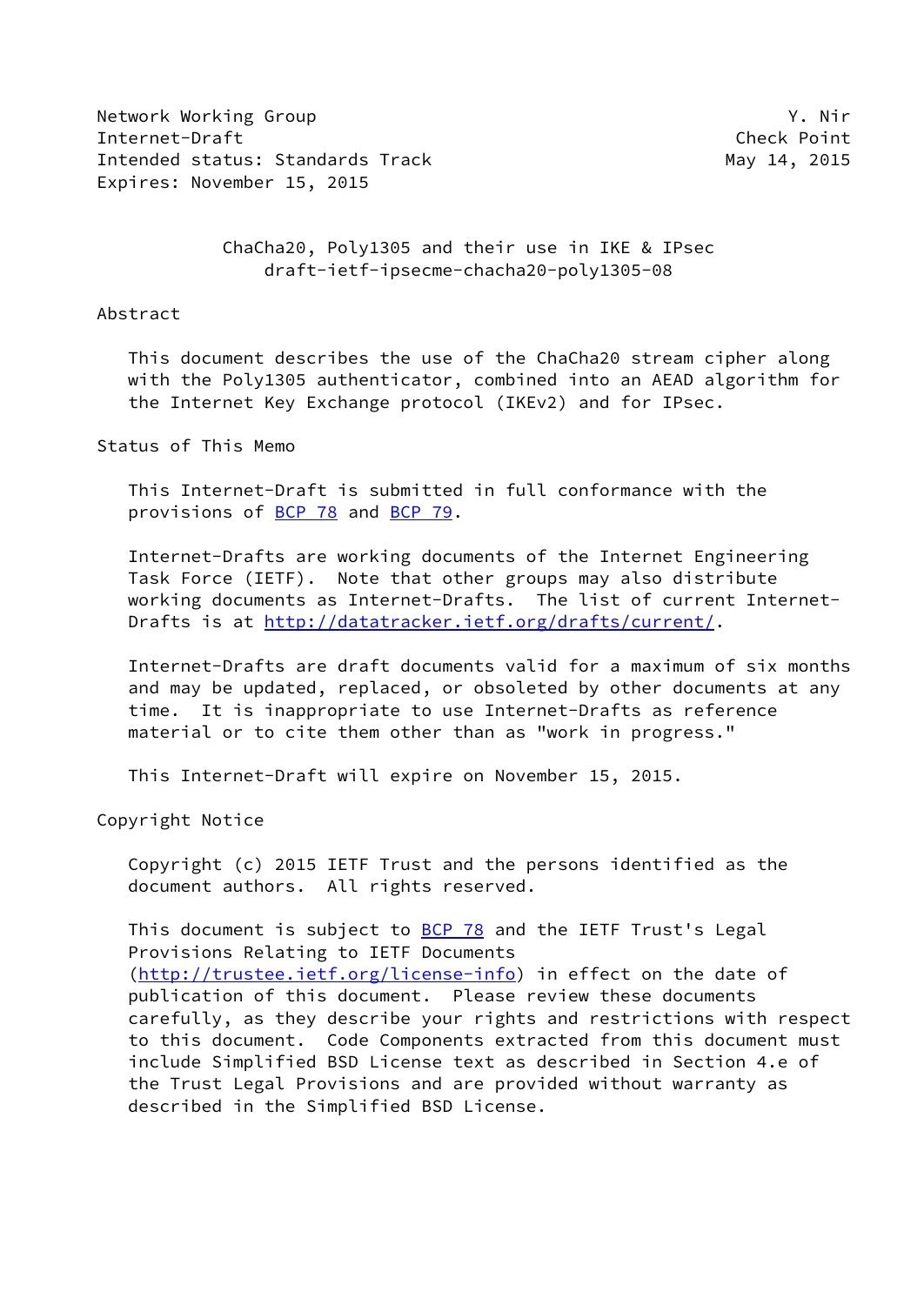<span id="page-1-1"></span>

| Internet-Draft |  | ChaCha20 & Poly1305 for IPsec |  | May 2015 |
|----------------|--|-------------------------------|--|----------|
|----------------|--|-------------------------------|--|----------|

#### Table of Contents

|                                        | $\overline{2}$ |
|----------------------------------------|----------------|
| 1.1. Conventions Used in This Document | $\overline{3}$ |
| 2. ChaCha20 & Poly1305 for ESP         | $\overline{3}$ |
|                                        | $\overline{4}$ |
| 3.                                     | $\overline{4}$ |
| 4.                                     | $\overline{5}$ |
| 5.                                     | $\overline{5}$ |
| 6.                                     | $\overline{5}$ |
|                                        | 6              |
| 8.                                     | 6              |
| 8.1. Normative References              | 6              |
| 8.2. Informative References            | 6              |
|                                        | $\mathbf{Z}$   |
|                                        | 9              |
| Author's Address                       | 11             |
|                                        |                |

### <span id="page-1-0"></span>[1](#page-1-0). Introduction

The Advanced Encryption Standard (AES -  $[FIPS-197]$ ) has become the gold standard in encryption. Its efficient design, wide implementation, and hardware support allow for high performance in many areas, including IPsec VPNs. On most modern platforms, AES is anywhere from 4x to 10x as fast as the previous most-used cipher, 3-key Data Encryption Standard (3DES - [\[SP800-67](#page-7-1)]). 3DES also has a 64-bit block, which means that the amount of data that can be encrypted before rekeying is required is not great. These reasons make AES not only the best choice, but the only choice.

 The problem is that if future advances in cryptanalysis reveal a weakness in AES, VPN users will be in an unenviable position. With the only other widely supported cipher being the much slower 3DES, it is not feasible to re-configure IPsec installations away from AES. [\[standby-cipher](#page-7-2)] describes this issue and the need for a standby cipher in greater detail.

 This document proposes the fast and secure ChaCha20 stream cipher as such a standby cipher in an Authenticated Encryption with Associated Data (AEAD) construction with the Poly1305 authenticator for use with the Encapsulated Security Protocol (ESP - [[RFC4303](https://datatracker.ietf.org/doc/pdf/rfc4303)]) and the Internet Key Exchange Protocol (IKEv2 -  $[REC7296]$ ). The algorithms are described in a separate document ([[RFC7539](https://datatracker.ietf.org/doc/pdf/rfc7539)]). This document only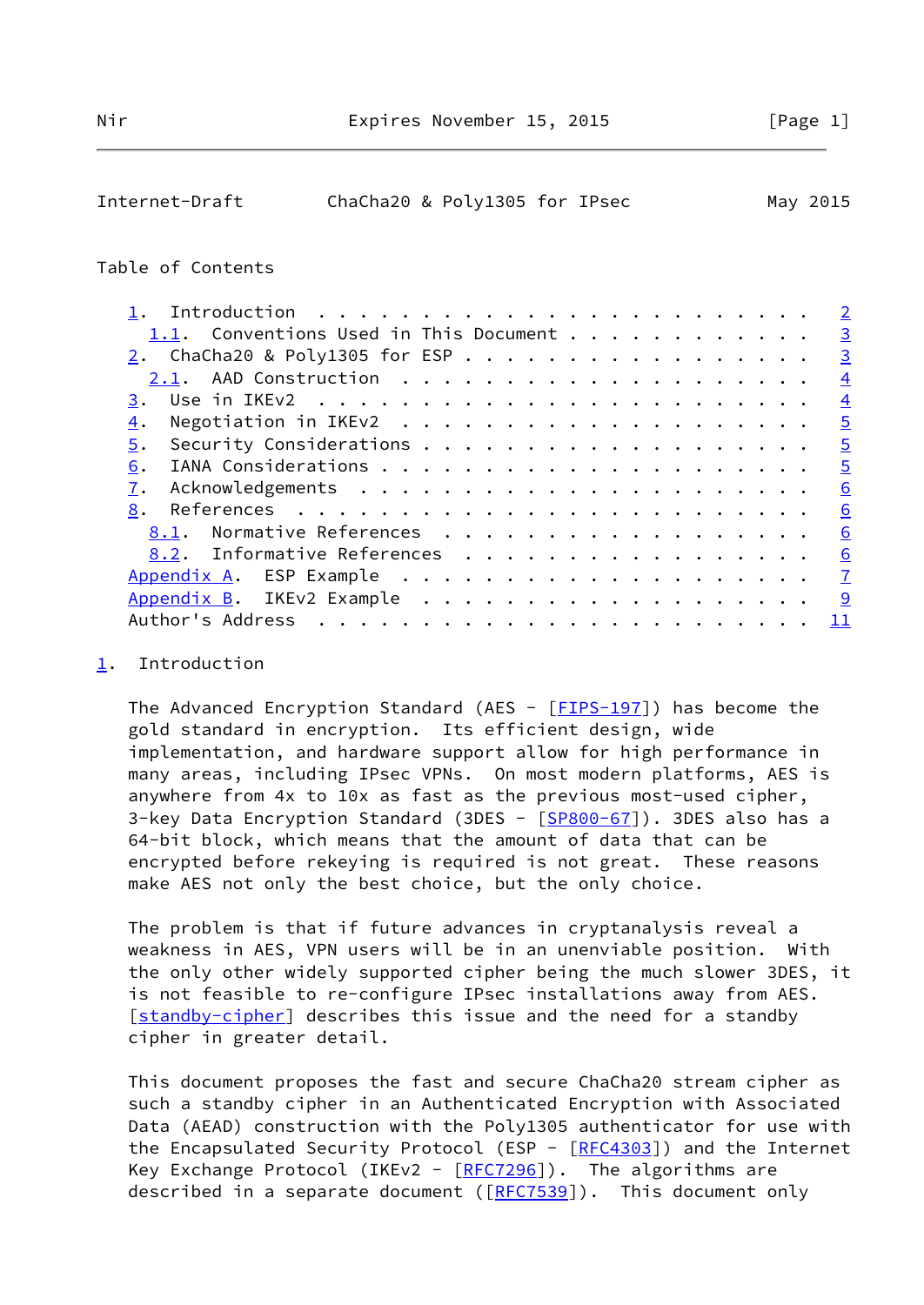describes the IPsec-specific things.

Nir Expires November 15, 2015 [Page 2]

<span id="page-2-1"></span>Internet-Draft ChaCha20 & Poly1305 for IPsec May 2015

<span id="page-2-0"></span>[1.1](#page-2-0). Conventions Used in This Document

 The key words "MUST", "MUST NOT", "REQUIRED", "SHALL", "SHALL NOT", "SHOULD", "SHOULD NOT", "RECOMMENDED", "MAY", and "OPTIONAL" in this document are to be interpreted as described in [\[RFC2119](https://datatracker.ietf.org/doc/pdf/rfc2119)].

<span id="page-2-2"></span>[2](#page-2-2). ChaCha20 & Poly1305 for ESP

 AEAD\_CHACHA20\_POLY1305 is a combined mode algorithm, or AEAD. The construction follows the AEAD construction in [section](https://datatracker.ietf.org/doc/pdf/rfc7539#section-2.8) 2.8 of  [\[RFC7539\]](https://datatracker.ietf.org/doc/pdf/rfc7539#section-2.8):

- o The Initialization Vector (IV) is 64-bit, and is used as part of the nonce. The IV MUST be unique for each invocation for a particular SA but does not need to be unpredictable. The use of a counter or a linear feedback shift register (LFSR) is RECOMMENDED.
- o A 32-bit Salt is prepended to the 64-bit IV to form the 96-bit nonce. The salt is fixed per SA and it is not transmitted as part of the ESP packet.
- o The encryption key is 256-bit.
- o The Internet Key Exchange protocol generates a bitstring called KEYMAT using a pseudo-random function (PRF). That KEYMAT is divided into keys for encryption, message authentication and whatever else is needed. The KEYMAT requested for each ChaCha20-Poly1305 key is 36 octets. The first 32 octets are the 256-bit ChaCha20 key, and the remaining four octets are used as the Salt value in the nonce.

 The ChaCha20 encryption algorithm requires the following parameters: a 256-bit key, a 96-bit nonce, and a 32-bit initial block counter. For ESP we set these as follows:

- o The key is set as mentioned above.
- o The 96-bit nonce is formed from a concatenation of the 32-bit Salt and the 64-bit IV, as described above.
- o The Initial Block Counter is set to one (1). The reason that one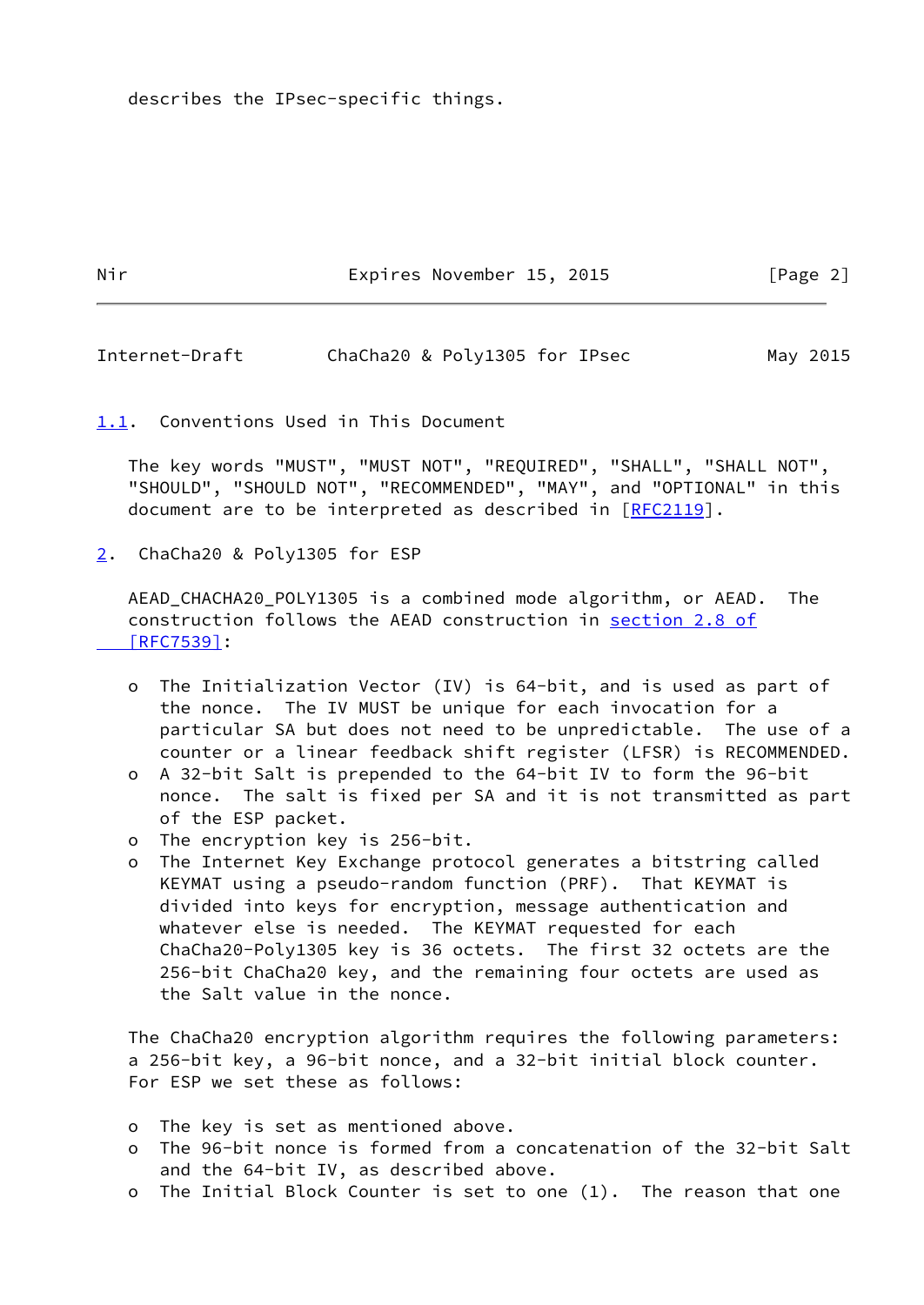is used for the initial counter rather than zero is that zero is reserved for generating the one-time Poly1305 key (see below)

 As the ChaCha20 block function is not applied directly to the plaintext, no padding should be necessary. However, in keeping with the specification in [RFC 4303](https://datatracker.ietf.org/doc/pdf/rfc4303), the plaintext always has a pad length octet and a Next Header octet and may require padding bytes so as to align the buffer to an integral multiple of 4 octets.

 The same key and nonce, along with a block counter of zero are passed to the ChaCha20 block function, and the top 256 bits of the result are used as the Poly1305 key.

| Nir | Expires November 15, 2015 | [Page 3] |
|-----|---------------------------|----------|
|-----|---------------------------|----------|

<span id="page-3-1"></span>Internet-Draft ChaCha20 & Poly1305 for IPsec May 2015

 Finally, the Poly1305 function is run on the data to be authenticated, which is, as specified in section [2.8 of \[RFC7539\]](https://datatracker.ietf.org/doc/pdf/rfc7539#section-2.8) a concatenation of the following in the below order:

- o The Authenticated Additional Data (AAD) see [Section 2.1](#page-3-0).
- o Zero-octet padding that rounds the length up to 16 bytes. This is 4 or 8 bytes depending on the length of the AAD.
- o The ciphertext
- o Zero octet padding that rounds the total length up to an integral multiple of 16 bytes.
- o The length of the additional authenticated data (AAD) in octets (as a 64-bit integer encoded in little-endian byte order).
- o The length of the ciphertext in octets (as a 64-bit integer encoded in little-endian byte order).

 The 128-bit output of Poly1305 is used as the tag. All 16 bytes are included in the packet.

 The encryption algorithm transform ID for negotiating this algorithm in IKE is TBA by IANA.

# <span id="page-3-0"></span>[2.1](#page-3-0). AAD Construction

 The construction of the Additional Authenticated Data (AAD) is similar to the one in  $[REC4106]$ . For security associations (SAs) with 32-bit sequence numbers the AAD is 8 bytes: 4-byte SPI followed by 4-byte sequence number ordered exactly as it is in the packet. For SAs with ESN the AAD is 12 bytes: 4-byte SPI followed by an 8-byte sequence number as a 64-bit integer in network byte order.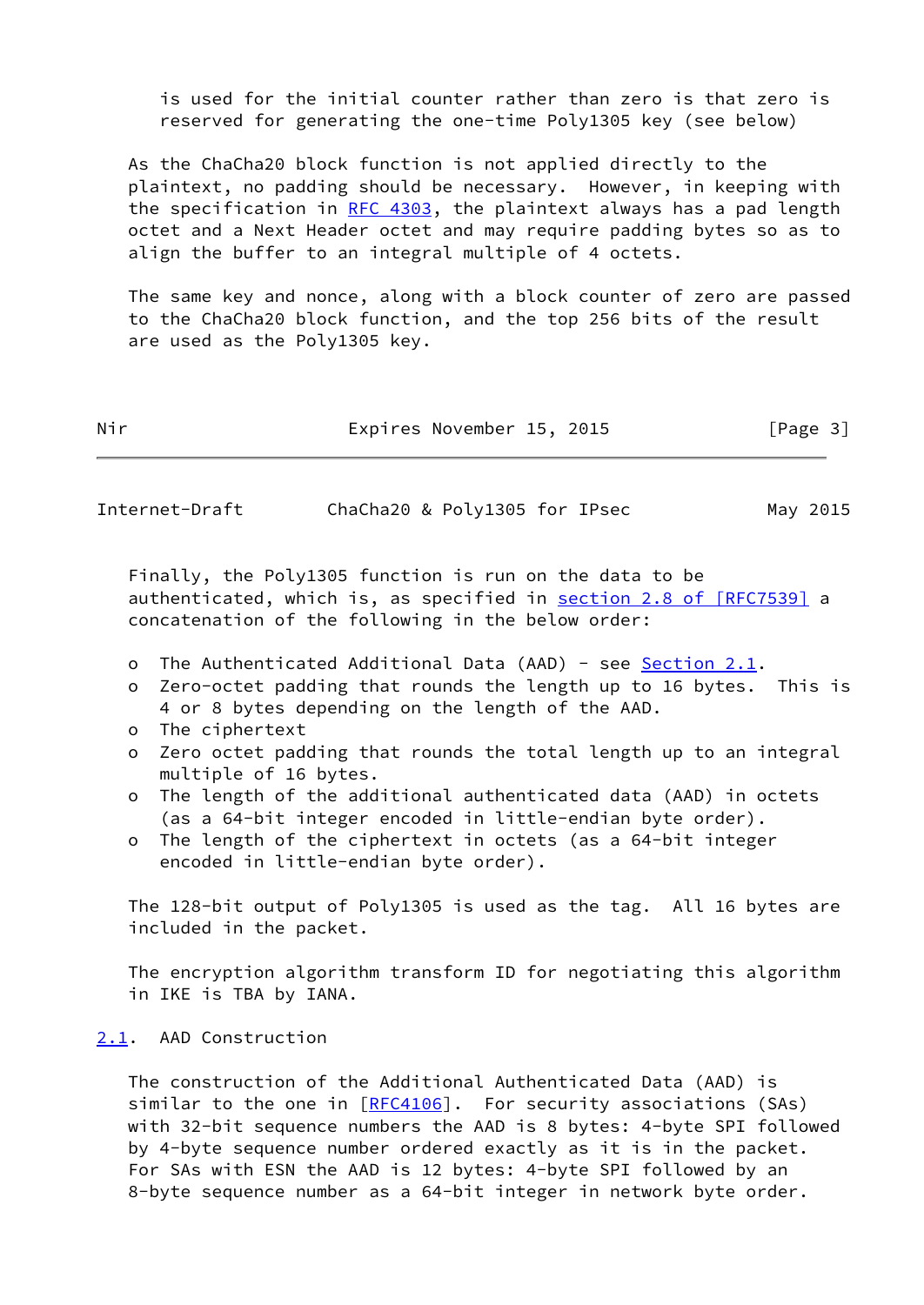#### <span id="page-4-0"></span>[3](#page-4-0). Use in IKEv2

AEAD algorithms can be used in IKE, as described in [\[RFC5282](https://datatracker.ietf.org/doc/pdf/rfc5282)]. More specifically:

- o The Encrypted Payload is as described in [section 3](#page-4-0) of that document.
- o The ChaCha20-Poly1305 keying material is derived similar to ESP: 36 octets are requested for each of SK\_ei and SK\_er, of which the first 32 form the key and the last 4 form the salt. No octets are requested for SK\_ai and SK\_ar.
- o The IV is 64 bits, as described in **Section 2**, and is included explicitly in the Encrypted payload.
- o The sender SHOULD include no padding and set the Pad Length field to zero. The receiver MUST accept any length of padding.
- o The AAD is as described in section [5.1 of RFC 5282](https://datatracker.ietf.org/doc/pdf/rfc5282#section-5.1), so it's 32 bytes (28 for the IKEv2 header + 4 bytes for the encrypted payload header) assuming no unencrypted payloads.

| Nir | Expires November 15, 2015 |  | [Page 4] |
|-----|---------------------------|--|----------|

- <span id="page-4-2"></span>Internet-Draft ChaCha20 & Poly1305 for IPsec May 2015
- <span id="page-4-1"></span>[4](#page-4-1). Negotiation in IKEv2

 When negotiating the ChaCha20-Poly1305 algorithm for use in IKE or IPsec, the value xxx (TBA by IANA) should be used in the transform substructure of the SA payload as the ENCR (type 1) transform ID. As with other AEAD algorithms, INTEG (type 3) transform substructures MUST NOT be specified or just one INTEG transform MAY be included with value NONE (0).

<span id="page-4-3"></span>[5](#page-4-3). Security Considerations

The ChaCha20 cipher is designed to provide 256-bit security.

 The Poly1305 authenticator is designed to ensure that forged messages are rejected with a probability of  $1-(n/(2^2102))$  for a 16n-byte message, even after sending 2^64 legitimate messages, so it is SUF- CMA in the terminology of [[AE\]](#page-6-3).

 The most important security consideration in implementing this draft is the uniqueness of the nonce used in ChaCha20. The nonce should be selected uniquely for a particular key, but unpredictability of the nonce is not required. Counters and LFSRs are both acceptable ways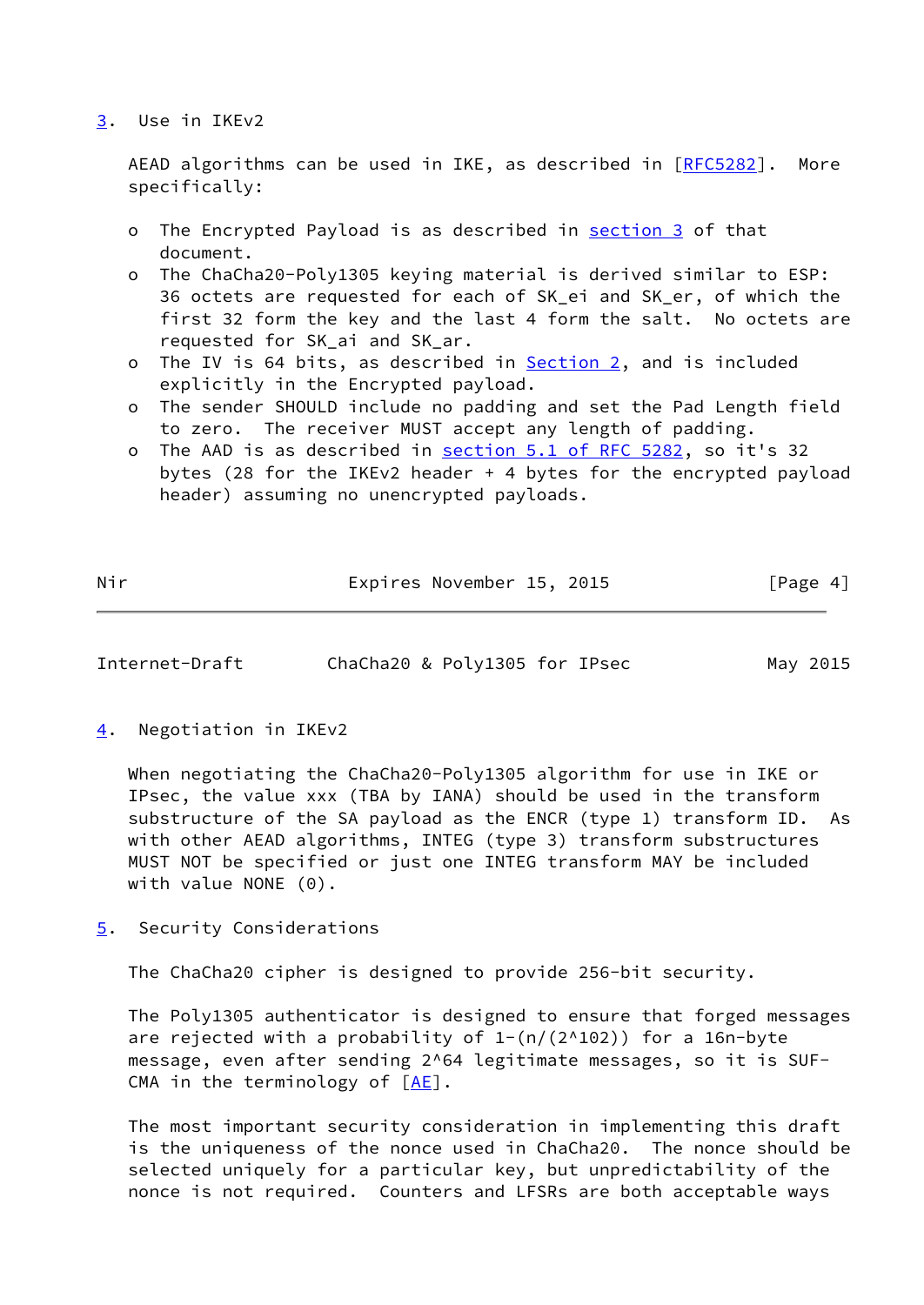of generating unique nonces.

 Another issue with implementing these algorithms is avoiding side channels. This is trivial for ChaCha20, but requires some care for Poly1305. Considerations for implementations of these algorithms are in [[RFC7539\]](https://datatracker.ietf.org/doc/pdf/rfc7539).

 The Salt value in used nonce construction in ESP and IKEv2 is derived from the keystream, same as the encryption key. It is never transmitted on the wire, but the security of the algorithm does not depend on its secrecy. Thus implementations that keep keys and other secret material within some security boundary MAY export the Salt from the security boundary. This may be useful if the API provided by the library accepts the nonce as parameter rather than the IV.

<span id="page-5-0"></span>[6](#page-5-0). IANA Considerations

 IANA is requested to assign one value from the IKEv2 "Transform Type 1 - Encryption Algorithm Transform IDs" registry, with name ENCR CHACHA20 POLY1305, and this document as reference for both ESP and IKEv2.

| Nir | Expires November 15, 2015 |  | [Page 5] |  |
|-----|---------------------------|--|----------|--|
|     |                           |  |          |  |

<span id="page-5-2"></span>

| Internet-Draft | ChaCha20 & Poly1305 for IPsec | May 2015 |
|----------------|-------------------------------|----------|
|----------------|-------------------------------|----------|

## <span id="page-5-1"></span>[7](#page-5-1). Acknowledgements

All of the algorithms in this document were designed by D. J. Bernstein. The AEAD construction was designed by Adam Langley. The author would also like to thank Adam for helpful comments, as well as Yaron Sheffer for telling me to write the algorithms draft. Thanks also to Martin Willi for pointing out the discrepancy with the final version of the algorithm document, and to Valery Smyslov and Tero Kivinen for helpful comments on this draft. Thanks to Steve Doyle and Martin Willi for pointing out mistakes in my examples.

- <span id="page-5-3"></span>[8](#page-5-3). References
- <span id="page-5-4"></span>[8.1](#page-5-4). Normative References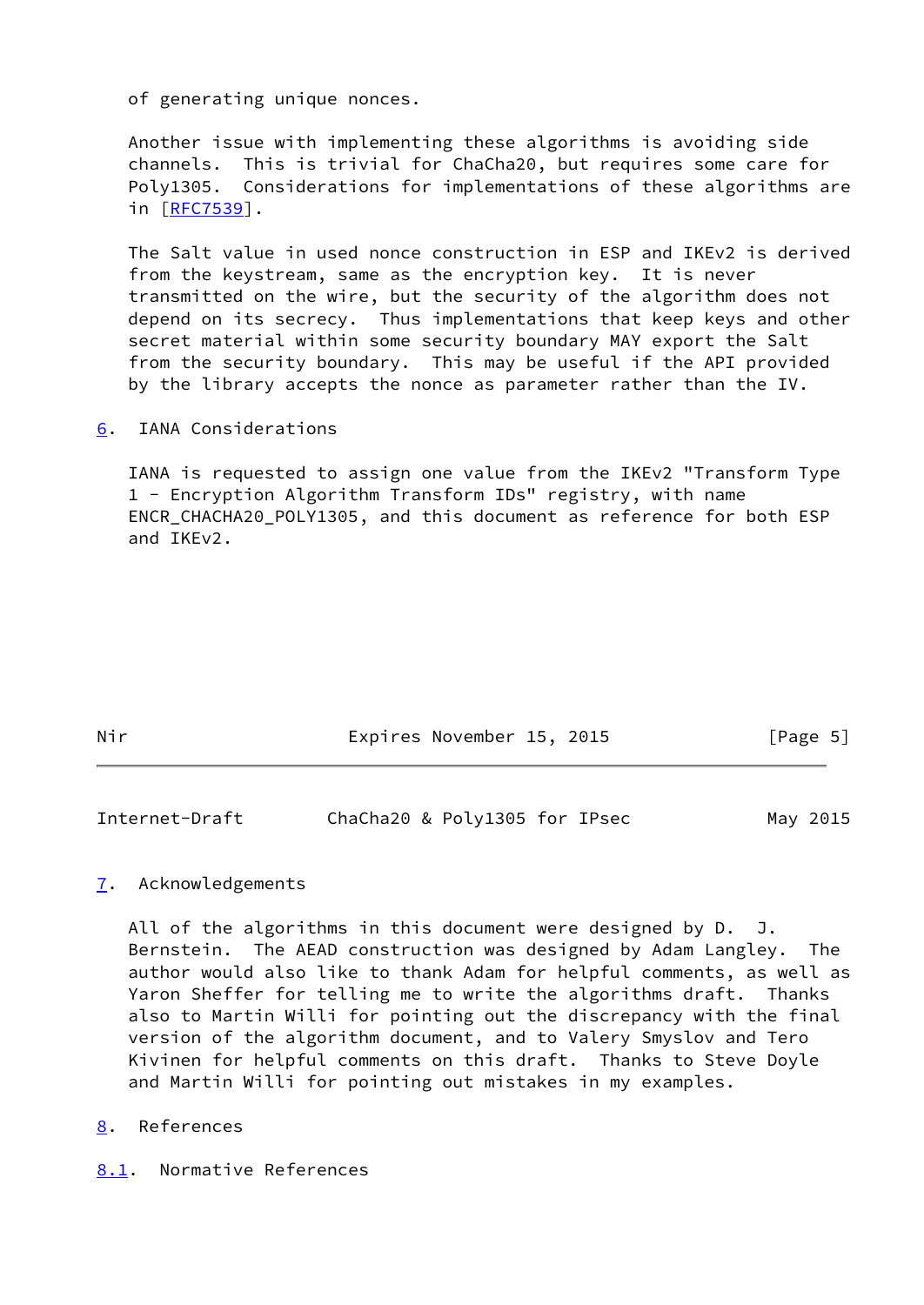- [RFC2119] Bradner, S., "Key words for use in RFCs to Indicate Requirement Levels", [BCP 14](https://datatracker.ietf.org/doc/pdf/bcp14), [RFC 2119](https://datatracker.ietf.org/doc/pdf/rfc2119), March 1997.
- [RFC4303] Kent, S., "IP Encapsulating Security Payload (ESP)", [RFC](https://datatracker.ietf.org/doc/pdf/rfc4303) [4303,](https://datatracker.ietf.org/doc/pdf/rfc4303) December 2005.
- [RFC5282] Black, D. and D. McGrew, "Using Authenticated Encryption Algorithms with the Encrypted Payload of the Internet Key Exchange version 2 (IKEv2) Protocol", [RFC 5282](https://datatracker.ietf.org/doc/pdf/rfc5282), August 2008.
- [RFC7296] Kivinen, T., Kaufman, C., Hoffman, P., Nir, Y., and P. Eronen, "Internet Key Exchange Protocol Version 2 (IKEv2)", [RFC 7296](https://datatracker.ietf.org/doc/pdf/rfc7296), October 2014.
- [RFC7539] Langley, A. and Y. Nir, "ChaCha20 and Poly1305 for IETF protocols", [RFC 7539,](https://datatracker.ietf.org/doc/pdf/rfc7539) May 2015.
- <span id="page-6-3"></span><span id="page-6-0"></span>[8.2](#page-6-0). Informative References
	- [AE] Bellare, M. and C. Namprempre, "Authenticated Encryption: Relations among notions and analysis of the generic composition paradigm", 2000, <[http://cseweb.ucsd.edu/~mihir/papers/oem.html>](http://cseweb.ucsd.edu/~mihir/papers/oem.html).
	- [FIPS-197]

<span id="page-6-2"></span> National Institute of Standards and Technology, "Advanced Encryption Standard (AES)", FIPS PUB 197, November 2001, <[http://csrc.nist.gov/publications/fips/fips197/](http://csrc.nist.gov/publications/fips/fips197/fips-197.pdf) [fips-197.pdf>](http://csrc.nist.gov/publications/fips/fips197/fips-197.pdf).

| Nir | Expires November 15, 2015 | [Page 6] |  |
|-----|---------------------------|----------|--|
|     |                           |          |  |

- <span id="page-6-1"></span>Internet-Draft ChaCha20 & Poly1305 for IPsec May 2015
	- [RFC1761] Callaghan, B. and R. Gilligan, "Snoop Version 2 Packet Capture File Format", [RFC 1761](https://datatracker.ietf.org/doc/pdf/rfc1761), February 1995, <[https://tools.ietf.org/html/rfc1761>](https://tools.ietf.org/html/rfc1761).
	- [RFC4106] Viega, J. and D. McGrew, "The Use of Galois/Counter Mode (GCM) in IPsec Encapsulating Security Payload (ESP)", [RFC](https://datatracker.ietf.org/doc/pdf/rfc4106) [4106,](https://datatracker.ietf.org/doc/pdf/rfc4106) June 2005.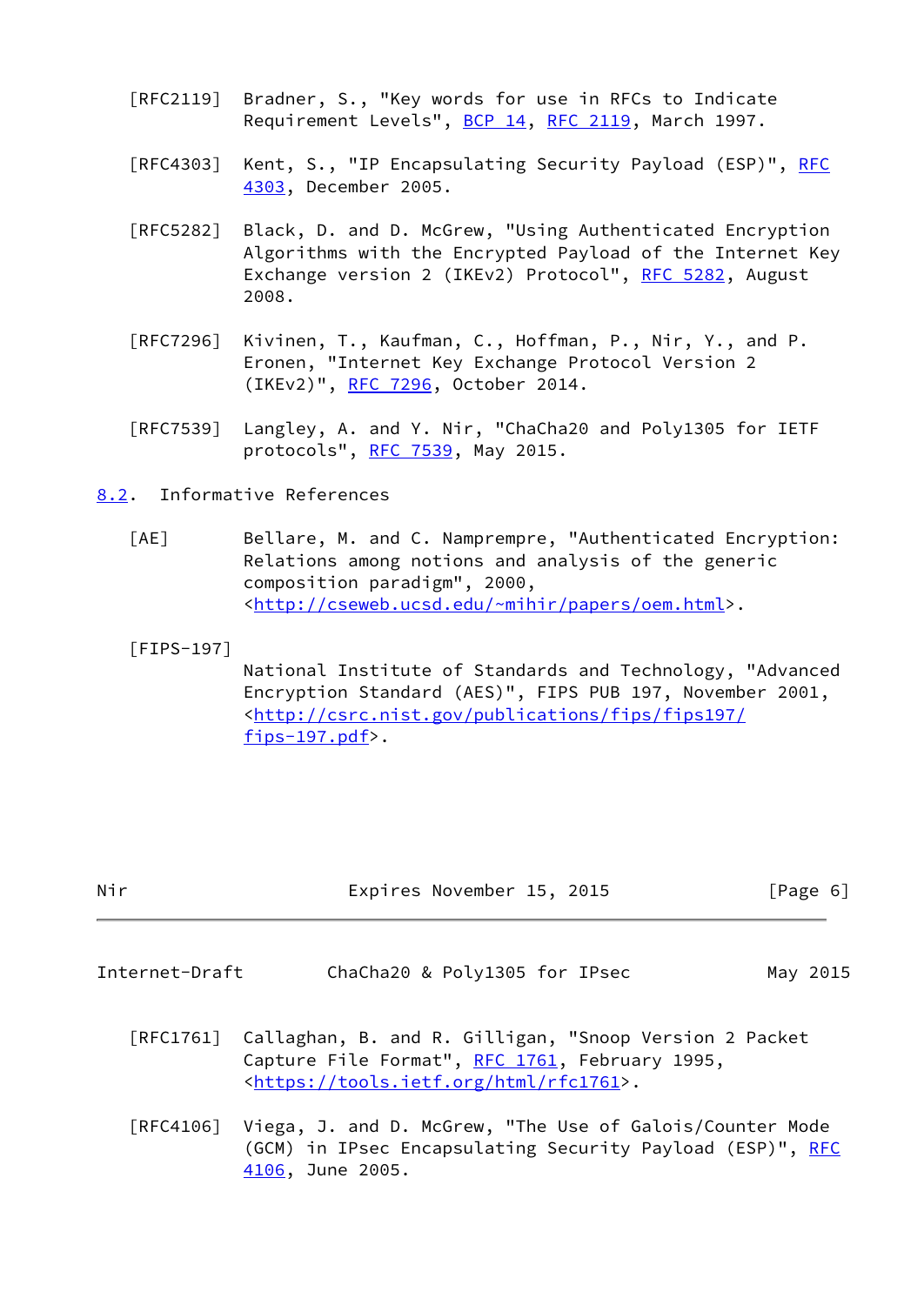# <span id="page-7-1"></span>[SP800-67]

 National Institute of Standards and Technology, "Recommendation for the Triple Data Encryption Algorithm (TDEA) Block Cipher", FIPS SP800-67, January 2012, <[http://csrc.nist.gov/publications/nistpubs/800-67-Rev1/](http://csrc.nist.gov/publications/nistpubs/800-67-Rev1/SP-800-67-Rev1.pdf) [SP-800-67-Rev1.pdf>](http://csrc.nist.gov/publications/nistpubs/800-67-Rev1/SP-800-67-Rev1.pdf).

<span id="page-7-2"></span>[standby-cipher]

 McGrew, D., Grieco, A., and Y. Sheffer, "Selection of Future Cryptographic Standards", [draft-mcgrew-standby](https://datatracker.ietf.org/doc/pdf/draft-mcgrew-standby-cipher) [cipher](https://datatracker.ietf.org/doc/pdf/draft-mcgrew-standby-cipher) (work in progress), January 2013.

<span id="page-7-0"></span>[Appendix A.](#page-7-0) ESP Example

 For this example, we will use a tunnel-mode ESP SA using the ChaCha20-Poly1305 algorithm. The keying material is as follows:

 KEYMAT: 000 80 81 82 83 84 85 86 87 88 89 8a 8b 8c 8d 8e 8f ................ 016 90 91 92 93 94 95 96 97 98 99 9a 9b 9c 9d 9e 9f ................ 032 a0 a1 a2 a3 ....

 Obviously not a great PRF. The first 32 octets are the key and the final four octets (0xa0 0xa1 0xa2 0xa3) are the salt. For the packet, we will use an ICMP packet from 198.51.100.5 to 192.0.2.5:

 Source Packet: 000 45 00 00 54 a6 f2 00 00 40 01 e7 78 c6 33 64 05 E..T....@..x.3d. 016 c0 00 02 05 08 00 5b 7a 3a 08 00 00 55 3b ec 10 ......[z:...U;.. 032 00 07 36 27 08 09 0a 0b 0c 0d 0e 0f 10 11 12 13 ..6'............ 048 14 15 16 17 18 19 1a 1b 1c 1d 1e 1f 20 21 22 23 ............. !"# 064 24 25 26 27 28 29 2a 2b 2c 2d 2e 2f 30 31 32 33 \$%&'()\*+,-./0123 080 34 35 36 37 4567

The SA details are as follows:

 o The key and Salt are as above. o The SPI is 0x01 0x02 0x03 0x04.

o The next sequence number is 5; ESN is not enabled.

Nir **Expires November 15, 2015** [Page 7]

Internet-Draft ChaCha20 & Poly1305 for IPsec May 2015

o The gateway IP address for this side is 203.0.113.153; The peer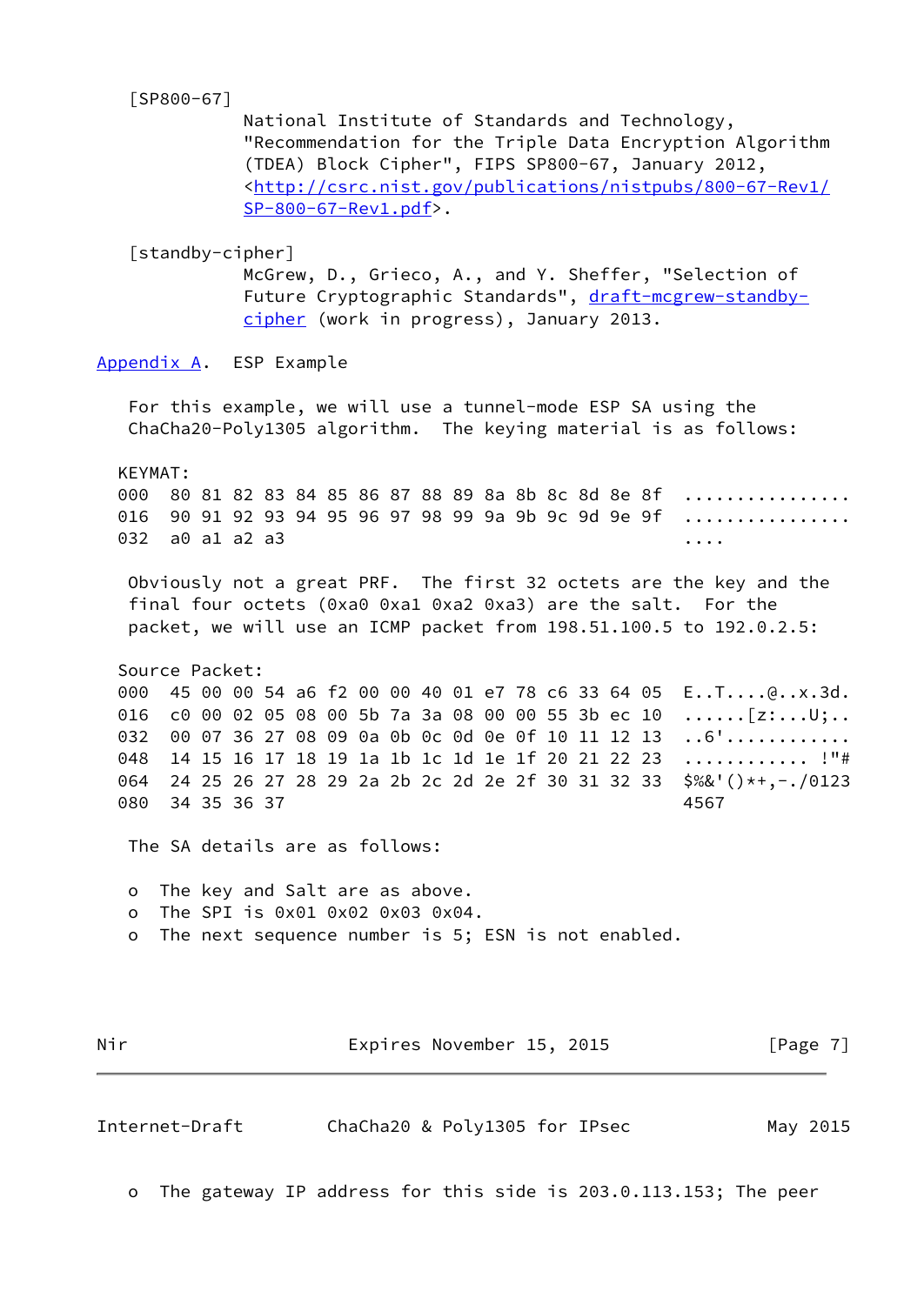address is 203.0.113.5. o NAT was not detected. The 64-bit IV is 0x10 0x11 0x12 0x13 0x14 0x15 0x16 0x17. Putting together the salt and IV we get the nonce: The nonce: 000 a0 a1 a2 a3 10 11 12 13 14 15 16 17 . . . . . . . . . . . . The plaintext to encrypt consists of the source IP packet plus the padding: Plaintext (includes padding and pad length): 000 45 00 00 54 a6 f2 00 00 40 01 e7 78 c6 33 64 05 E..T....@..x.3d. 016 c0 00 02 05 08 00 5b 7a 3a 08 00 00 55 3b ec 10  $\ldots$ . [z:...U;.. 032 00 07 36 27 08 09 0a 0b 0c 0d 0e 0f 10 11 12 13 ..6'............ 14 15 16 17 18 19 1a 1b 1c 1d 1e 1f 20 21 22 23 ............. !"# 048 064 24 25 26 27 28 29 2a 2b 2c 2d 2e 2f 30 31 32 33 \$%&'()\*+,-./0123 080 34 35 36 37 01 02 02 04  $4567...$ With the key, nonce and plaintext available, we can call the ChaCha20 function and encrypt the packet, producing the ciphertext: Ciphertext: 000 24 03 94 28 b9 7f 41 7e 3c 13 75 3a 4f 05 08 7b \$..(..A~<.u:0..{ 016 67 c3 52 e6 a7 fa b1 b9 82 d4 66 ef 40 7a e5 c6 g.R.......f.@z.. 032 14 ee 80 99 d5 28 44 eb 61 aa 95 df ab 4c 02 f7 .....(D.a....L.. 048 2a a7 1e 7c 4c 4f 64 c9 be fe 2f ac c6 38 e8 f3 \*.. | LOd.../..8.. 064 cb ec 16 3f ac 46 9b 50 27 73 f6 fb 94 e6 64 da ...?.F.P's....d. 080 91 65 b8 28 29 f6 41 e0  $.e. () . A.$ To calculate the tag, we need a one-time Poly1305 key, which we calculate by calling the ChaCha20 function again with the same key and nonce, but a block count of zero. Poly1305 one-time key: af 1f 41 2c c1 15 ad ce 5e 4d 0e 29 d5 c1 30 bf ..A,....^M.)..0. 000 016 46 31 21 0e 0f ef 74 31 c0 45 4f e7 0f d7 c2 d1 F1!...t1.E0..... The AAD is constructed by concatenating the SPI to the sequence number:  $000$ 01 02 03 04 00 00 00 05 . . . . . . . . The input to the Poly1305 function is constructed by concatenating and padding the AAD and ciphertext: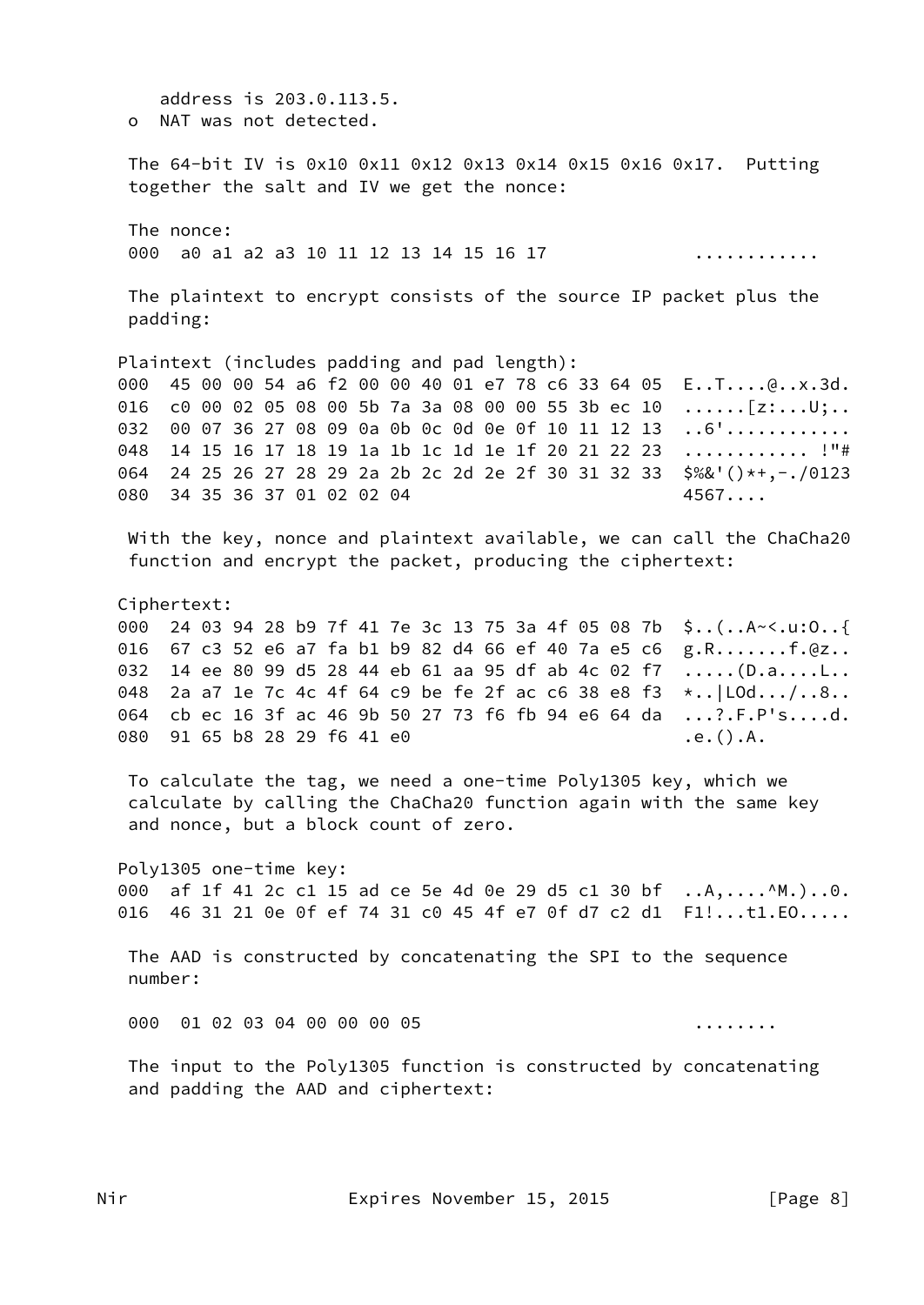<span id="page-9-0"></span>Poly1305 Input: 01 02 03 04 00 00 00 05 00 00 00 00 00 00 00 00 000 . . . . . . . . . . . . . . . . 016 24 03 94 28 b9 7f 41 7e 3c 13 75 3a 4f 05 08 7b  $$... (... A - 1.10...$ 67 c3 52 e6 a7 fa b1 b9 82 d4 66 ef 40 7a e5 c6 032  $g.R.$ ......f. $QZ.$ . 14 ee 80 99 d5 28 44 eb 61 aa 95 df ab 4c 02 f7 048 2a a7 1e 7c 4c 4f 64 c9 be fe 2f ac c6 38 e8 f3 064  $\star$ .. | LOd.../..8.. cb ec 16 3f ac 46 9b 50 27 73 f6 fb 94 e6 64 da  $\ldots$  ? . F. P's....d. 080 096 91 65 b8 28 29 f6 41 e0 00 00 00 00 00 00 00 00  $.e. () . A. . . . . . . . .$ 08 00 00 00 00 00 00 00 58 00 00 00 00 00 00 00 112 . . . . . . . . X . . . . . . . The resulting tag is: Tag: 000 76 aa a8 26 6b 7f b0 f7 b1 1b 36 99 07 e1 ad 43 v..&k.....6....C Putting it all together, the resulting packet is as follows: ESP packet: 000 45 00 00 8c 23 45 00 00 40 32 de 5b cb 00 71 99  $E...#E...@2.$ [..q. cb 00 71 05 01 02 03 04 00 00 00 05 10 11 12 13 016 . . q . . . . . . . . . . . . . 032 14 15 16 17 24 03 94 28 b9 7f 41 7e 3c 13 75 3a  $\ldots$ .;  $\frac{1}{2}$ ... (... A~<..u. 048 4f 05 08 7b 67 c3 52 e6 a7 fa b1 b9 82 d4 66 ef  $0. . {g.R. . . . . . . f.}$ 064 40 7a e5 c6 14 ee 80 99 d5 28 44 eb 61 aa 95 df  $QZ$ ....... $(D.a...$ ab 4c 02 f7 2a a7 1e 7c 4c 4f 64 c9 be fe 2f ac 080  $.L..*.$   $|$   $L$ 0d.../. c6 38 e8 f3 cb ec 16 3f ac 46 9b 50 27 73 f6 fb 096  $.8......?$ . $F.P'S...$ 94 e6 64 da 91 65 b8 28 29 f6 41 e0 76 aa a8 26  $...d..e.().A.v..&$ 112 6b 7f b0 f7 b1 1b 36 99 07 e1 ad 43 128  $k \ldots 6 \ldots C$ Appendix B. IKEv2 Example For the IKEv2 example, we'll use the following: The key is 0x80..0x9f, the same as in Appendix A.  $\mathsf{o}$ The Salt is 0xa0 0xa1 0xa2 0xa3.  $\Omega$ The IV will also be the same as in the previous example. The fact  $\Omega$ that the IV and Salt are both the same means that the nonce is also the same. o Because the key and nonce are the same, so is the one-time Poly1305 key. The packet with be an Informational request carrying a single  $\Omega$ payload: A Notify payload with type SET\_WINDOW\_SIZE, setting the window size to 10.  $iSPI = 0xc0 0xc1 0xc2 0xc3 0xc4 0xc5 0xc6 0xc7.$  $\circ$  $rSPI = 0xd0 0xd1 0xd2 0xd3 0xd4 0xd5 0xd6 0xd7.$  $\Omega$ Message ID shall be 9.  $\Omega$ 

ChaCha20 & Poly1305 for IPsec

May 2015

<span id="page-9-1"></span>Internet-Draft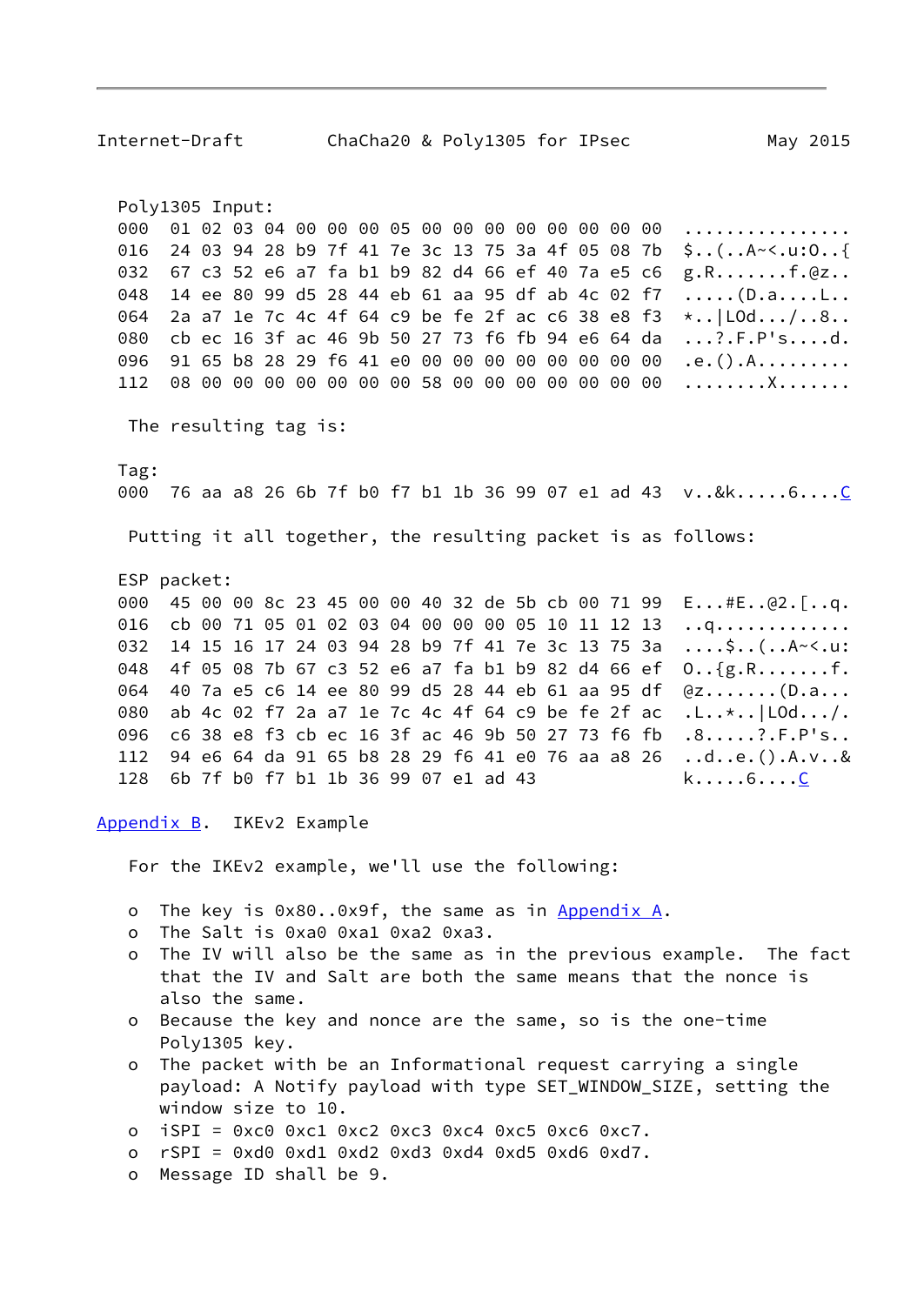000 00 00 00 0c 00 00 40 01 00 00 00 0a ......@...... Nir **Expires November 15, 2015** [Page 9] Internet-Draft ChaCha20 & Poly1305 for IPsec May 2015 Plaintext (with no padding and a zero pad length): 000 00 00 00 0c 00 00 40 01 00 00 00 0a 00 ......@....... Ciphertext: 000 61 03 94 70 1f 8d 01 7f 7c 12 92 48 89 a..p....|..H. The AAD is constructed by appending the IKE header to the encrypted payload header. Note that the length field in the IKE header and the length field in the encrypted payload header have to be calculated before constructing the AAD: AAD: 000 c0 c1 c2 c3 c4 c5 c6 c7 d0 d1 d2 d3 d4 d5 d6 d7 ................ 016 2e 20 25 00 00 00 00 09 00 00 00 45 29 00 00 29  $\ldots$  %........E)..) In this case, the length of the AAD is an integral multiple of 16, so when constructing the input to Poly1305 there was no need for padding. The ciphertext is 13 octets long, so it is followed by three zero bytes. The input to Poly1305 is 32 octets of AAD, 13 octets of ciphertext, 3 octets of zero padding, and two 8-octet length fields in little-endian byte order. Poly1305 Input: 000 c0 c1 c2 c3 c4 c5 c6 c7 d0 d1 d2 d3 d4 d5 d6 d7 ................ 016 2e 20 25 00 00 00 00 09 00 00 00 45 29 00 00 29 .  $% \ldots \ldots \ldots$ . 032 61 03 94 70 1f 8d 01 7f 7c 12 92 48 89 00 00 00 a..p....|..H.... 048 20 00 00 00 00 00 00 00 0d 00 00 00 00 00 00 00 ............... Tag: 000 6b 71 bf e2 52 36 ef d7 cd c6 70 66 90 63 15 b2 kq..R6....pf.c.. Encrypted Payload: 000 29 00 00 29 10 11 12 13 14 15 16 17 61 03 94 70 )..).........a..p 016 1f 8d 01 7f 7c 12 92 48 89 6b 71 bf e2 52 36 ef ....|..H.kq..R6. 032 d7 cd c6 70 66 90 63 15 b2 ... pf.c.. The IKE Message: 000 c0 c1 c2 c3 c4 c5 c6 c7 d0 d1 d2 d3 d4 d5 d6 d7 ................ 016 2e 20 25 00 00 00 00 09 00 00 00 45 29 00 00 29 . %.......E)..)

The Notify Payload: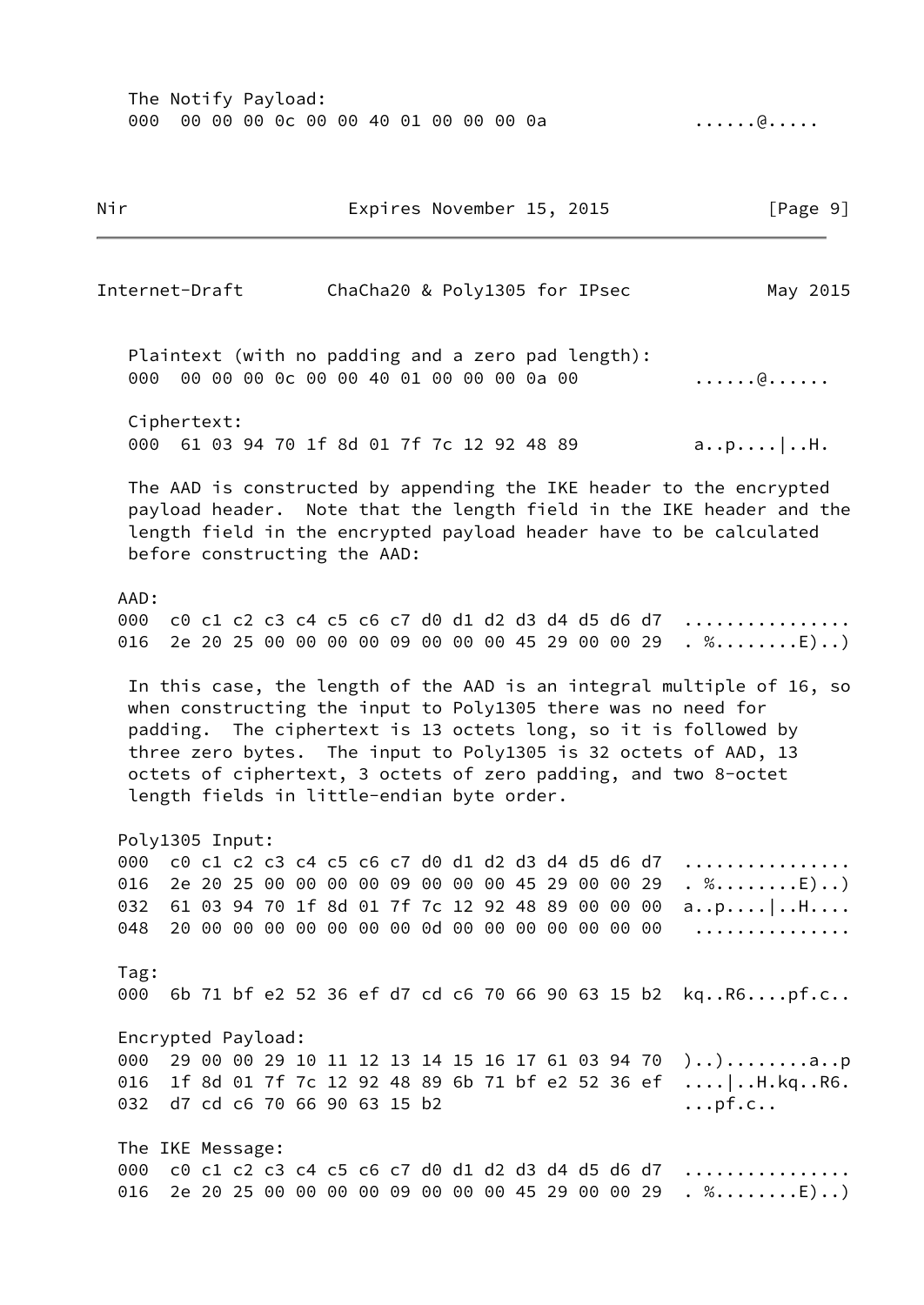032 10 11 12 13 14 15 16 17 61 03 94 70 1f 8d 01 7f ........a..p.... 048 7c 12 92 48 89 6b 71 bf e2 52 36 ef d7 cd c6 70 |..H.kq..R6....p 064 66 90 63 15 b2 f.c..

The below file in the snoop format [[RFC1761\]](https://datatracker.ietf.org/doc/pdf/rfc1761) contains three packets: The first is the ICMP packet from the example in the  $Appendix A$ , the second is the ESP packet from the same appendix, and the third is the IKEv2 packet from this appendix. To convert this text back into a

Nir **Expires November 15, 2015** [Page 10]

<span id="page-11-0"></span>Internet-Draft ChaCha20 & Poly1305 for IPsec May 2015

 file, you can use a Unix command line tools such as "openssl enc -d  $-a"$ :

 c25vb3AAAAAAAAACAAAABAAAAGIAAABiAAAAegAAAABVPq8PAAADVdhs6fUQBHgx wbcpwggARQAAVKbyAABAAed4xjNkBcAAAgUIAFt6OggAAFU77BAABzYnCAkKCwwN Dg8QERITFBUWFxgZGhscHR4fICEiIyQlJicoKSorLC0uLzAxMjM0NTY3AAAAmgAA AJoAAACyAAAAAFU+rw8AAAo62Gzp9RAEeDHBtynCCABFAACMI0UAAEAy3lvLAHGZ ywBxBQECAwQAAAAFEBESExQVFhckA5QouX9BfjwTdTpPBQh7Z8NS5qf6sbmC1Gbv QHrlxhTugJnVKETrYaqV36tMAvcqpx58TE9kyb7+L6zGOOjzy+wWP6xGm1Anc/b7 lOZk2pFluCgp9kHgdqqoJmt/sPexGzaZB+GtQwAAAG8AAABvAAAAhwAAAABVPq8P AAARH9hs6fUQBHgxwbcpwggARQAAYSNFAABAEd6nywBxmcsAcQUB9AH0AE0IUcDB wsPExcbH0NHS09TV1tcuICUAAAAACQAAAEUpAAApEBESExQVFhdhA5RwH40Bf3wS kkiJa3G/4lI279fNxnBmkGMVsg==

Author's Address

 Yoav Nir Check Point Software Technologies Ltd. 5 Hasolelim st. Tel Aviv 6789735 Israel

Email: ynir.ietf@gmail.com